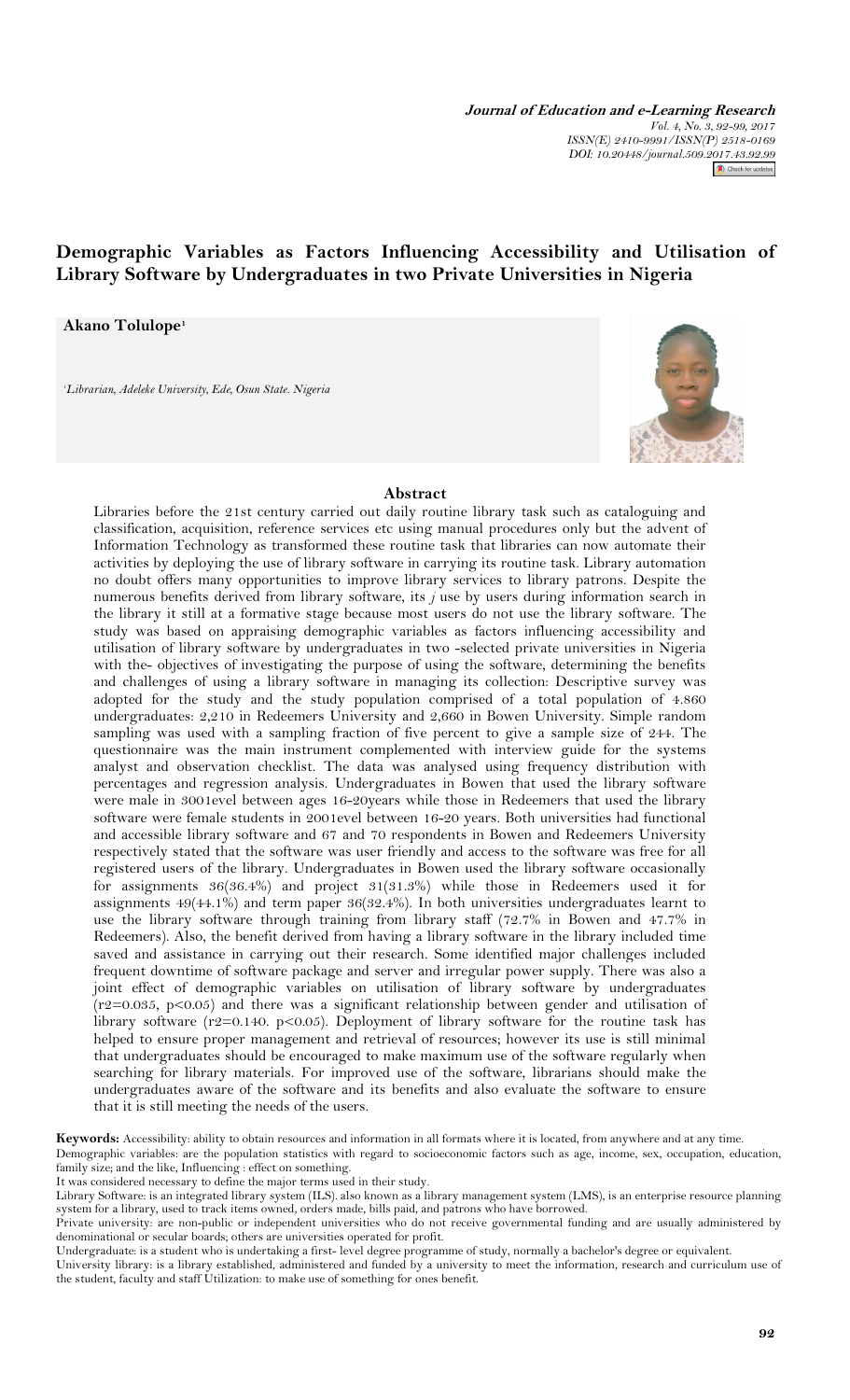**Citation** | Akano Tolulope (2017). Demographic Variables as Factors Influencing Accessibility and Utilisation of Library Software by Undergraduates in two Private Universities in Nigeria. Journal of Education and e-Learning Research, 4(3): 92-99. **History:** Received: 25 October 2017 Revised: 28 September 2017 Accepted: 5 October 2017 Published: 13 October 2017<br>Licensed: This work is licensed under a Creative Commons [Attribution 3.0 License](http://creativecommons.org/licenses/by/3.0/) (cc) BY **Publisher:**Asian Online Journal Publishing Group

**Funding:** This study received no specific financial support. **Competing Interests:** The author declares that there are no conflicts of

interests regarding the publication of this paper. **Transparency:** The authors confirm that the manuscript is an honest, accurate, and transparent account of the study was reported; that no vital features of the study have been omitted; and that any discrepancies from the study as planned have been explained.

**Ethical:** This study follows all ethical practices during writing.

# **Contents**

# <span id="page-1-0"></span>**1. Background of the Study**

University is a place where skilled manpower of various capacities is being trained. It is also a boulevard to develop human capital needed to sustain the economy. Establishment of universities in Nigeria has been limited by the amount of money-made available by either the federal or state government depending on the owner. But recently, the federal government was aware that there is the need to involve private individuals and corporations in the ownership, funding and management of universities, more so, that it is becoming more difficult for the government to cope with the cost of running the university education and cost of expanding the existing universities as a result of dwindling world economy.

Private universities are a recent development in Nigeria as compared to the federal and state government owned universities. It has evolved during two historic phases: the first during the second republic under President Shehu Shagari administration 1979 - 1983 (all facilities). The second phase was during the fourth republic under President Olusegun Obasanjo (1999 -2007). During this phase necessary machines were put in place to visit and scrutinize applications from individuals, religious and corporate organizations of who are applying for private universities operating license. To Reified arid [Belfied and Lerin \(2003\)](#page-7-1) private universities are non-public or independent universities who do not receive governmental funding and are usually administered by denominational or secular boards; others are universities operated for profit. [Olaniyan](#page-7-2)  [\(2001\)](#page-7-2) also refer to private universities as those universities that are solely owned, financed and managed by private individuals with intention to recover cost in short time and make profit.

The university library therefore is the academic heart of the university system and its basic purpose is to provide university staff, students, and other researchers with materials assistance and an enabling environment that would facilitate teaching, learning and research. It is important for library services to focus more on the use of resources provided for their patrons.

According to [Whitmire \(2002\)](#page-7-3) academic library resources are considered a good measure of an institution's excellence and quality. [Popoola \(2008\)](#page-7-4) affirmed that the information resources and services available in institutional information systems must be capable' of supporting research activities among the students and faculty members.

[lyoro \(2004\)](#page-7-5) in his study identified accessibility as one of the pre-requisites of information use. [Ugah \(2007\)](#page-7-6) opined that the more accessible information sources are, the more likely they are to be used and readers tend to use information sources that require the least effort to access.

In this vein, library software can simply be defined as a library management system, also known as an automated library system that has been developed to handle basic housekeeping functions of a library. The Computerization of library activities therefore is the application of computers to carry out library operations that were manually performed. Library software has become the most powerful tool for changing the scenario of libraries, from traditional to automated, from automated to electronic, from electronic to digital, and from digital to virtual [\(Singh, 2003\)](#page-7-7).A number of software packages have been developed for use in the management and dissemination of data in libraries. Some have been developed by commercial agencies (open source software); others have been developed indigenously by institutions for in house use (closed source software); and there is yet another class where customized applications have been generated on the basis of existing software, [Singh \(2003\)](#page-7-7).

On the other hand, demographic variables therefore are the characteristics of a human population. It can also be seen as statistical socio-economic characteristics or variables of a population, such as age, gender, educational level, income level, marital status, occupation, religion, both rate, death rate, disabilities, mobility, average size of a family, and average age at marriage.

Gender refers to the socially constructed roles, behaviours, activities, and attributes that a given society considers appropriate for men and women, educational qualifications are the degrees, diplomas, certificates, professional titles and so forth that an individual has acquired whether by full-time study, part-time study or private study, whether conferred in the home country or abroad, and whether conferred by educational authorities, special examining bodies or professional bodies while age is the length of time that one has existed; duration of life [\(World Health Organization, 2011\)](#page-7-8).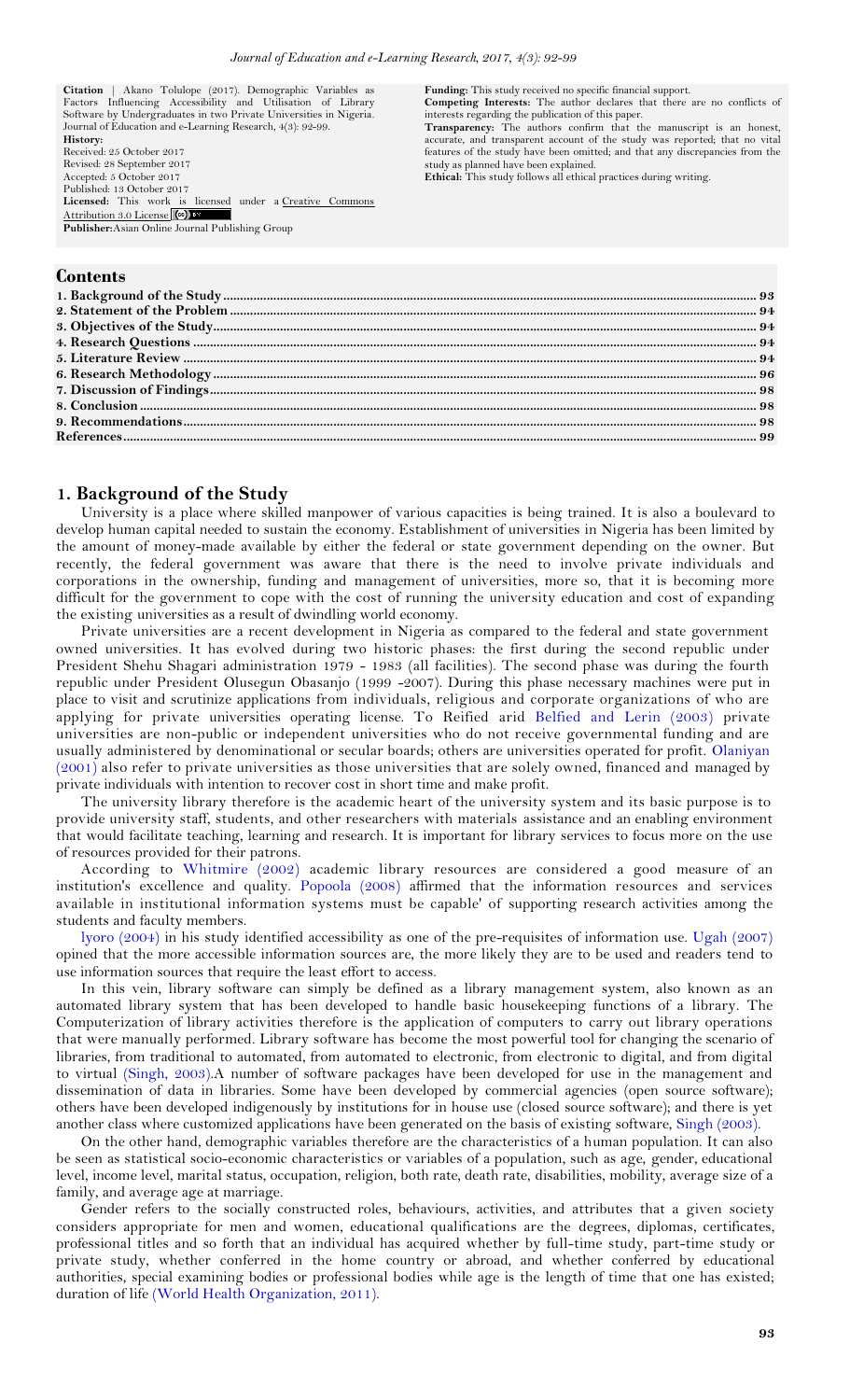A study done by [Yuandong](#page-7-9) *et al.* (2005) concluded that age and gender will influence the attitude of rural community towards ICT usage. Gender has always been an important factor to constitute positive attitude and gender differences proved to have a significant impact on some studies [Sayan](#page-7-10) *et al.* (2004); [Olatokun \(2007\)](#page-7-11) has come to a specific result when he claimed that females do have a positive attitude towards ICT usage.

### <span id="page-2-0"></span>**2. Statement of the Problem**

At the commencement of the automation of libraries in the early seventies, Nigerian academic libraries were beset with a myriad of problems such as huge cost, lack of technical skills by library personnel, epileptic power supply and other such problems that discouraged them from fully embracing automation. Over the years however, with the realization of the immense benefits and the abundant opportunities and possibilities offered by automation, Nigerian academic libraries had no options than to key into the automation race. Despite the numerous benefits derived from library software, its use by users during information searches in the library it still at a formative stage because most users do not use the library software. This study hopes to fill the gap of making users aware of the usefulness of library software when searching a library's collection.

### <span id="page-2-1"></span>**3. Objectives of the Study**

The major objective of the study is to find out the demographic variables influencing the accessibility and use of software and their application in private university libraries in Nigeria. The specific objectives are to:

- 1. identify the demographic variables of undergraduates in selected private universities
- 2. find out the accessibility of the software package to undergraduates
- 3. find out the frequency of software use by the undergraduates
- 4. investigate the purpose of using software package by the undergraduates
- 5. examine how undergraduates learnt how to use the software package

### <span id="page-2-2"></span>**4. Research Questions**

To achieve the above objectives the following research questions were framed

- 1. What are the demographic variables of undergraduates in selected private universities?
- 2. How accessible is the software package to the undergraduates?
- 3. How frequently do the undergraduates make use of the software?
- 4. What do the undergraduates use the software package for?
- 5. How did undergraduates learnt to use the software package?

### <span id="page-2-3"></span>**5. Literature Review**

#### **5.1. Accessibility and Utilization of Library Software by Undergraduates**

There is a dearth in the literature about library software accessibility and utilization by library users however much has been done on library resources utilization. Over the past decade, most libraries in Nigeria have been experiencing much difficulty in providing materials to the users on account of the alarming rate of inflation of the prices of books and journals as well as depreciation value of the Nigerian economy [\(Ehikhamenor, 1993\)](#page-7-12). [Ugah \(2007\)](#page-7-6) quoted [Osundina \(1974\)](#page-7-13) who studied the relationship between accessibility and library use by undergraduates in Nigeria and noted that the problem of Nigerian students is not the question of wanting to use the college library, but whether or not the university library can provide for their needs, and whether there is access to what is provided. This assertion was agreed to in later studies by [lyoro \(2004\)](#page-7-5) and [Popoola](#page-7-4)  [\(2008\)](#page-7-4). In separate studies, [Seth and Parida \(2006\)](#page-7-14); [Ugah \(2007\)](#page-7-6); [Nnadozie and Nnadozie \(2008\)](#page-7-15) cautioned that availability of information resources and services does not automatically translate to information accessibility and use.

A study was conducted by [Harinarayana and Raghavan \(2008\)](#page-7-16) who examined the comparative retrieval effectiveness of two packages, viz., CDS/ISIS and LibSys. A set of eightwell-defined parameters were employed to compare the two packages. The result shows that neither of the two packages provides support for all the features that may be expected of ideal retrieval software. There appears to be some significant difference between CDS/ISIS and LibSys in terms of their ability to provide desirable features. There is a difference of 9.34% in the levels of performance of the two packages.

Another study carried out by [Bensode and Periera \(2008\)](#page-7-17) on the status of automation in the colleges of Goa similar to that of college libraries throughout India, Libraries, librarians, and college administrators must start automation to provide effective and efficient services to users. The authors suggest that library professionals must upgrade their skills to meet the growing expectations of users from libraries.

[Ugah \(2007\)](#page-7-6) in a study the problems of transmission, storage, and display of information combined with the problem of getting-information to users quickly. Although online searching and electronic bibliographic databases are now available in almost every field which confirms that as information expands, the ability of the user to process it remains fixed [\(Seth and Parida, 2006\)](#page-7-14).

### **5.2. Computerization of University Libraries in Nigeria**

University library computerization in Nigeria has been in the pipeline since the 1970s, although concerted efforts began in the late 1990s. In 1970, lya Abubakar delivered a lecture in a meeting of the Nigerian Library Association (NLA), the national association that is equivalent to the American Library Association (ALA). The theme of the lecture was the library and the computer. [Nok \(2006\)](#page-7-18) quoting [Abolaji \(2000\)](#page-7-19) reported that significant and widespread efforts at computerizing library services started in the 1990s.

Computerization of library activities therefore is the application of computers to carry out library operations that were manually performed. Computerization of university libraries activities becomes inevitable if the libraries were to fulfill their role in the realization of universities' mission or goals, summarized as preservation, transmission and advancement of knowledge. This is so because information explosion has brought with it huge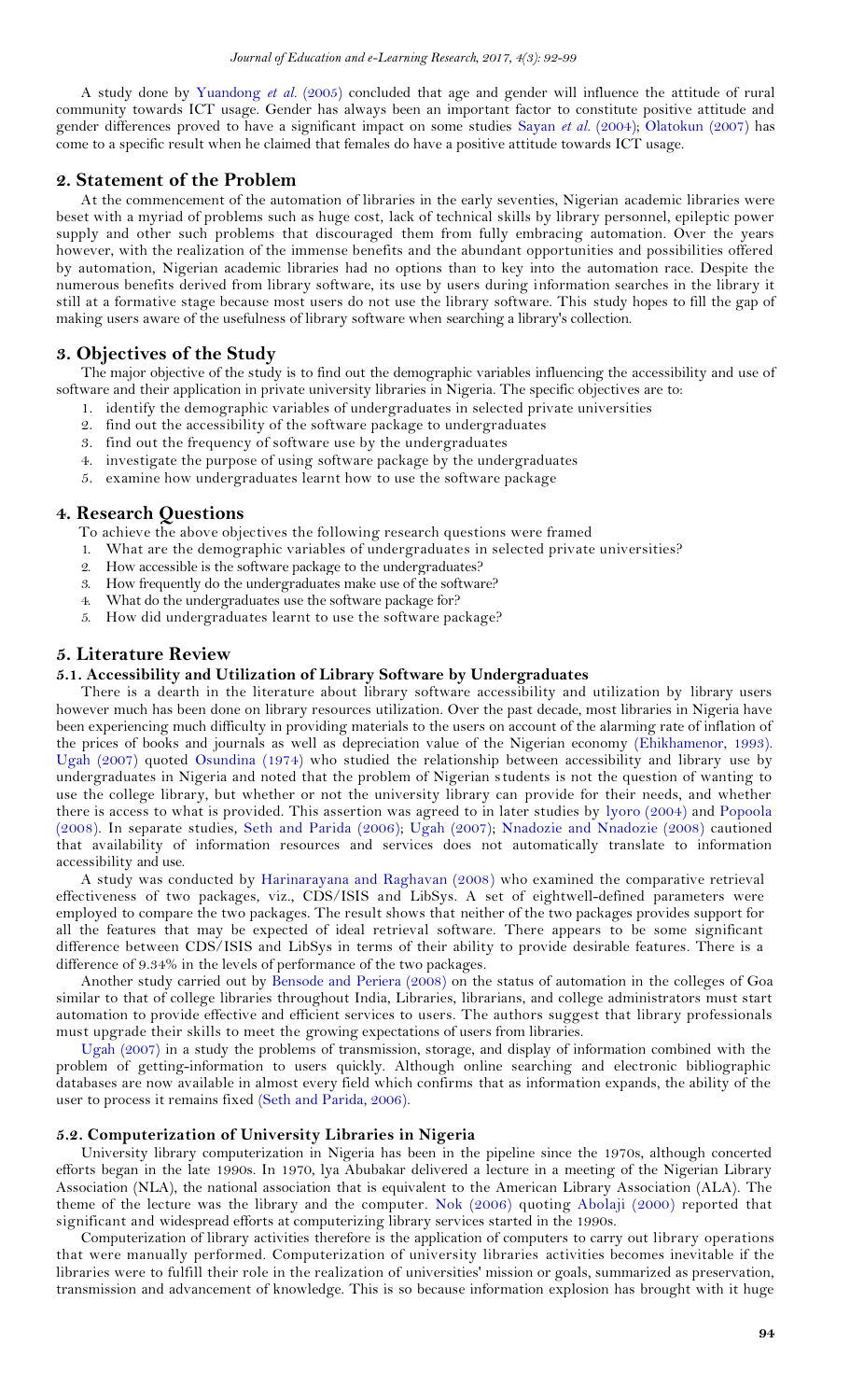problems of management and control of not only the published sources of information but also less formally produced documents [\(Ifidon, 1999\)](#page-7-20). Interestingly, a number of Nigerian libraries had attempted to automate their operations at one time or the other.

The concept of library automation has been widely embraced by university libraries in Nigeria. University of Lagos and Covenant University are reported to have achieved full automation of their libraries, while University of Agriculture, Abeokuta and Lagos State University attained partial automation [\(Okewale and Adetimirin, 2011\)](#page-7-21).

In a study on adoption of software packages in university librariesin Nigeria, [Edem \(2016\)](#page-7-22) in her work submitted that though only 20% of university libraries in Nigeria are not automated at all, it is thought provoking that only 5% of university libraries in Nigeria are fully automated. This leaves those with partial automation at 75%. This implies that 95% of libraries in Nigerian universities are either not automated or partially automated. Going by the percentage of libraries in Nigerian universities with full automation, she concluded that the level of adoption of software packages in university libraries in Nigeria, cutting across federal, state and private universities, is very low.

# **5.3. Demographic Variables Affecting Access and Use of Library Software in Nigeria**

Demographic variables often yield important clues as to what factors contribute to undergraduates' use of library software. Demographic variables such as age, gender etc affect the use of library software. [Whitmire](#page-7-23)  [\(2001a\)](#page-7-23) found that there was a correlation between background characteristics such as gender, race, and initial critical thinking scores and library use during the freshmen and sophomore years, although these played less of an important role in the junior year. An interesting predictor of college library use was the degree to which these students used the library while in high school.

Age is one variable that correlates with comfort with computers and use of library software. [Whitmire](#page-7-23)  [\(2001a\)](#page-7-23) found out that younger generations have been brought up with computers; many do not even remember a time when computers were not around. Older and returning students may not have had as much exposure to computers, resulting in increased computer anxiety. For example, [Laguna and Babcock \(1997\)](#page-7-24) found out that, "...there were significant age differences on the computer task, as measured by older adults making fewer correct decisions and taking longer to make their decisions than younger adults." Studies have also found out that the more computer experience people have, the less anxious they are about using computers. [Dyck and](#page-7-25)  [Smither \(1994\)](#page-7-25) found this true for younger and older subjects (recruited from senior citizens courses and continuing education courses). Therefore, given similar computer experience, age does riot seem to make a difference in people's comfort levels with computers. Medical doctors, who we assume have similar educational backgrounds, showed no difference in usage of library software in terms of-sex or age [\(Laerum](#page-7-26) *et al.*, 2001).

#### **5.4. Gender**

Gender is another relevant factor in examining use of library software. In a study of high school students, it was found that their attitudes towards computers and their computer use tended to vary by gender. This difference, however, tended to diminish with computer experience (Sacks *et al.*[, 1994\)](#page-7-27). Other studies have found similar results: [Dyck and Smither \(1994\)](#page-7-25) for example, found that when the effects of computer experience were controlled, there were no gender effects." In a study of 60 college students, [Koohang \(1986\)](#page-7-28) found that neither age nor gender was strongly correlated to computer anxiety, computer confidence or liking, but that computer experience was.

While the gender gap relating to computer use seems to be shrinking, several studies have found that there is a gender gap when considering use of the Internet and library software, and that gender is a major predictor of internet and library software use and access; males seem to enjoy browsing on the Internet for enjoyment while females tend to only use it for work-related purposes [\(Ford and Miller, 1996\)](#page-7-29). In a study of highly successful students. Ford *et al.* [\(2001\)](#page-7-30) found that females tended to experience more difficulty finding information on-line, to feel less competent and comfortable using the Internet, to use the Internet less frequently than males, and to make use of a less varied set of Internet applications. [Majid and Abazova \(1999\)](#page-7-31) found a similar result in studying faculty members: while males tended to have better computing skills than females, age and year of obtaining highest educational qualifications were also important factors in establishing computer skills.

#### **5.5. Level of Education**

A study of student's use of library software found that it was "influenced by such factors as computing skills of academics, their age and gender. [Majid and Abazova \(1999\)](#page-7-31) found that there is an especially significant relationship between computing skills and use of library software in the library, including the Online Public Access Catalogue (OPAC). Students with higher computing skills were not only more likely to use and be familiar with the library software, including the OPAC, but also tended to use the Internet more frequently [\(Majid and Abazova, 1999\)](#page-7-31).

#### **5.6. Frequency of Computer Use**

Computer anxiety is another contributing reason that discourages users from taking advantage of library resources and services [\(Brosnan, 1998\)](#page-7-32). Much of today's information technology makes use of computers, it is important to investigate the relationship between computer use by students and their use of library software in the library. A study of faculty at Western Michigan University showed that frequent users of the library tended to make greater use of computer applications and the library's databases than infrequent users, and also reported higher expertise in using these applications (Meer *et al.*[, 1997\)](#page-7-33). Moreover, the level of computing and Internet experience: with which students enter higher education might influence whether or not they will use the library's software [\(McGuigan, 2001\)](#page-7-34). Students' library use is another variable influencing the use of the library's software. It is ' reasonable to assume that the more an undergraduate uses the library, the more familiar the student will be with its resources, including its library software. However, if students use the library primarily as a quiet and convenient place to study, they may not be aware of its resources at all, as compared to the student who never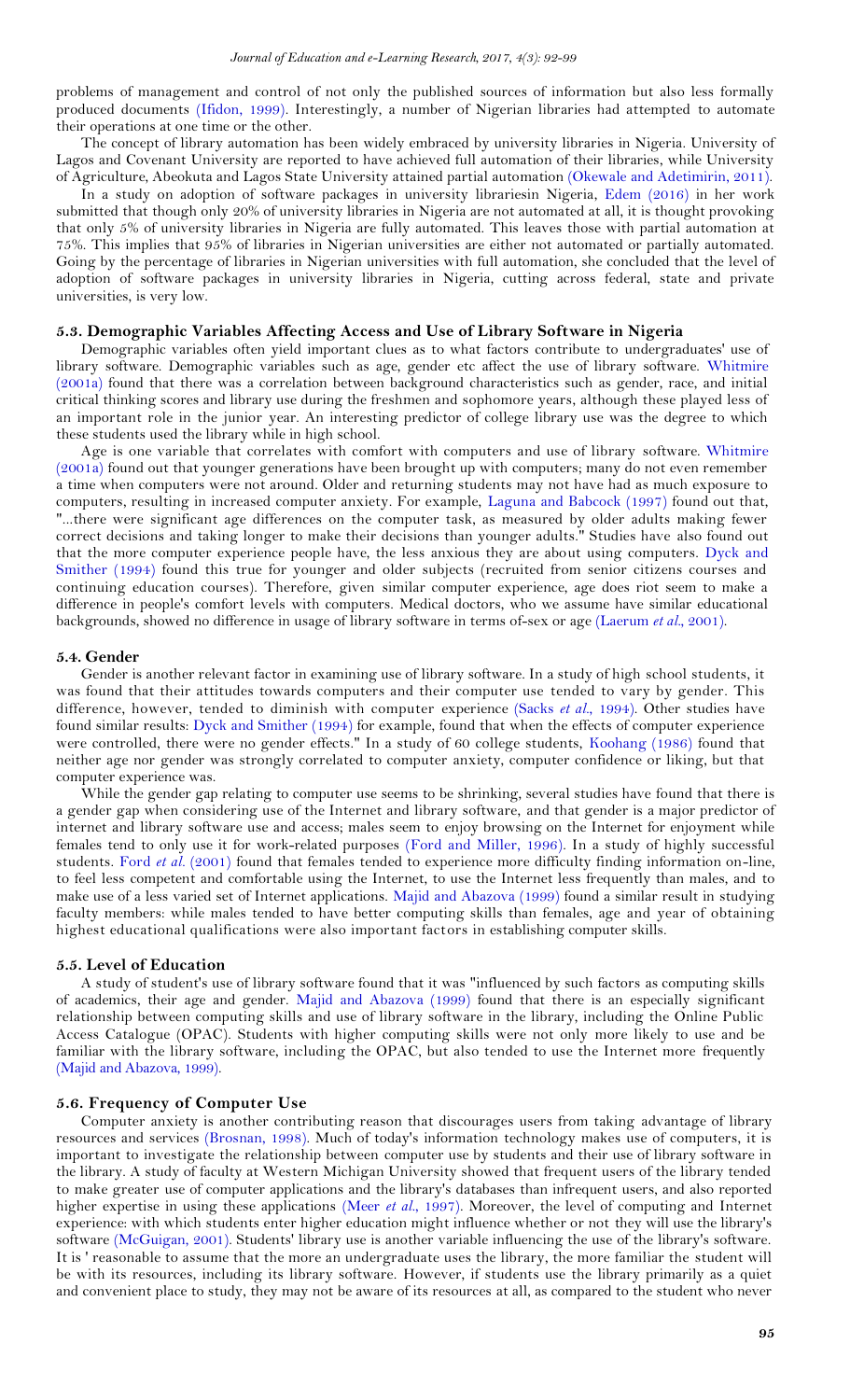puts a foot in the library. Several studies have shown that undergraduates use the library mostly as a place to study and make photocopies, but do not make great use of some of the available library services, such as interlibrary loan and the reference desk [\(Whitmire, 2001b\)](#page-7-35).

A longitudinal study of undergraduates by Whitmire (2001a;2001b) shows that library use by undergraduates changes according to their status. In particular, she found that library use increased from freshmen to junior years, especially in the use of computers for research, although this might also be because juniors have more assignments where they need to do research.

# <span id="page-4-0"></span>**6. Research Methodology**

# **6.1. Population of the Study**

The population size of the study was composed of two private universities library in Nigeria with the total population of four thousand eight hundred and seventy (4,870) respondents. Redeemers' university library has two thousand two hundred and ten (2,210) clientele while BOWEN university library has two thousand six hundred and sixty  $(2,660)$  clientele [\(Table 1.1\)](#page-4-1).

# **6.2. Sample Technique and Sample Size**

Simple random sampling was adopted in selecting the sample. A sample is called simple random sample if each unit of the population has an equal chance of being selected for the sample. The selected subject from the population under investigation are two private universities library with the total population of four thousand eight hundred and seventy (4,870) using 5% as sampling fraction for Redeemers' university library and BOWEN university library. The sample size is 244 [\(Table 1:1\)](#page-4-1).

<span id="page-4-1"></span>

| <b>Table-1.1.</b> Sample-population and sample size |                       |            |                    |  |  |  |  |  |
|-----------------------------------------------------|-----------------------|------------|--------------------|--|--|--|--|--|
| Name of Library                                     | Name of Software      | Population | <b>Sample Size</b> |  |  |  |  |  |
| Redeemers' university library                       | <b>LIBRARY PORTAL</b> | 2,210      | 111                |  |  |  |  |  |
| BOWEN university library                            | KOHA                  | 2,660      | 133                |  |  |  |  |  |
| Total                                               |                       | 4,870      | 244                |  |  |  |  |  |
| <b>Source:</b> From data collected                  |                       |            |                    |  |  |  |  |  |

# **6.3. Methods of Data Analysis**

The statistical techniques and tools employed in analyzing the data collected for the study was frequency distribution and analysis of variance (ANOVA) which is used to normally test the effects of qualitative independent variables on a quantitative dependent variable and the result will be presented in tables and percentages.

### **Research Question 1: What are the demographic variables of undergraduates in the selected private universities?**

[Table 1.2](#page-4-2) showed that majority of the respondents 37(37.4%) in Bowen University were in 3001evel and those in Redeemers university were in 200 level 48(43.2%). Most of the respondents in Bowen were male (50.5%) and those in Redeemers were female (54.1%). Also, the age of the respondents was between 16- 20 years in both universities. About 99 respondents in Bowen and 109 respondents in Redeemers were single and Christians as well except 1(1.0%) that was a Muslim. Most of the respondents in both universities had SSCE as the highest educational qualification.

<span id="page-4-2"></span>

| Table-1.2. Demographic Variables of Respondents |              |                |                          |                |            |                |      |  |  |  |
|-------------------------------------------------|--------------|----------------|--------------------------|----------------|------------|----------------|------|--|--|--|
| <b>Variables</b>                                |              | University     |                          |                |            |                |      |  |  |  |
|                                                 |              |                | <b>Bowen</b>             |                | Redeemer's |                |      |  |  |  |
|                                                 |              | N              | $\%$                     | N              | %          | N              | $\%$ |  |  |  |
| Level                                           | 100          | 3              | 3.0                      | 3              | 2.7        | 6              | 2.9  |  |  |  |
|                                                 | 200          | 24             | 24.2                     | 48             | 43.2       | 72             | 34.3 |  |  |  |
|                                                 | 300          | 37             | 37.4                     | 40             | 36.0       | 77             | 36.7 |  |  |  |
|                                                 | 400          | 27             | 27.3                     | 18             | 16.2       | 45             | 21.4 |  |  |  |
|                                                 | 500          | -8             | 8.1                      | $\mathfrak{D}$ | 1.8        | 10             | 4.8  |  |  |  |
| Gender                                          | Male         | 50             | 50.5                     | $5\sqrt{1}$    | 45.9       | 101            | 48.1 |  |  |  |
|                                                 | Female       | 49             | 49.5                     | 60             | 54.1       | 109            | 51.9 |  |  |  |
| Age (Years)                                     | < 16         |                |                          | 1              | 0.9        | 1              | 0.5  |  |  |  |
|                                                 | $16 - 20$    | 64             | 64.6                     | 86             | 77.5       | 150            | 71.4 |  |  |  |
|                                                 | $21 - 24$    | 33             | 33.3                     | 22             | 19.8       | 55             | 26.2 |  |  |  |
|                                                 | 25-29        | $\mathfrak{D}$ | 2.0                      | 1              | 0.9        | 3              | 1.4  |  |  |  |
|                                                 | >29          |                |                          | 1              | 0.9        | 1              | 0.5  |  |  |  |
| Marital status                                  | Single       | 99             | 100                      | 109            | 98.2       | 208            | 99.0 |  |  |  |
|                                                 | Married      | -              | $\overline{\phantom{0}}$ | $\mathfrak{D}$ | 1.8        | $\mathfrak{D}$ | 1.0  |  |  |  |
| Religion                                        | Christianity | 98             | 99.0                     | 110            | 99.1       | 208            | 99   |  |  |  |
|                                                 | Islam        | 1              | 1.0                      | 1              | 0.9        | $\mathfrak{D}$ | 1.0  |  |  |  |
| Highest                                         | <b>SSCE</b>  | 90             | 90.9                     | 90             | 81.1       | 180            | 85.7 |  |  |  |
| educational                                     | <b>NECO</b>  | 6              | 6.1                      | 6              | 5.4        | 12             | 5.7  |  |  |  |
| Qualification                                   | Others       | 3              | 3.0                      | 15             | 13.5       | 18             | 8.6  |  |  |  |

**Source:** From data collected

# **1.3: Research Question 2: How accessible is the software package to the undergraduates?**

[Table 1.3](#page-5-0) revealed that majority of the respondents in Bowen 93(93.9%) and Redeemers 105(94.6) universities reported that the library software was accessible while only six respondents in both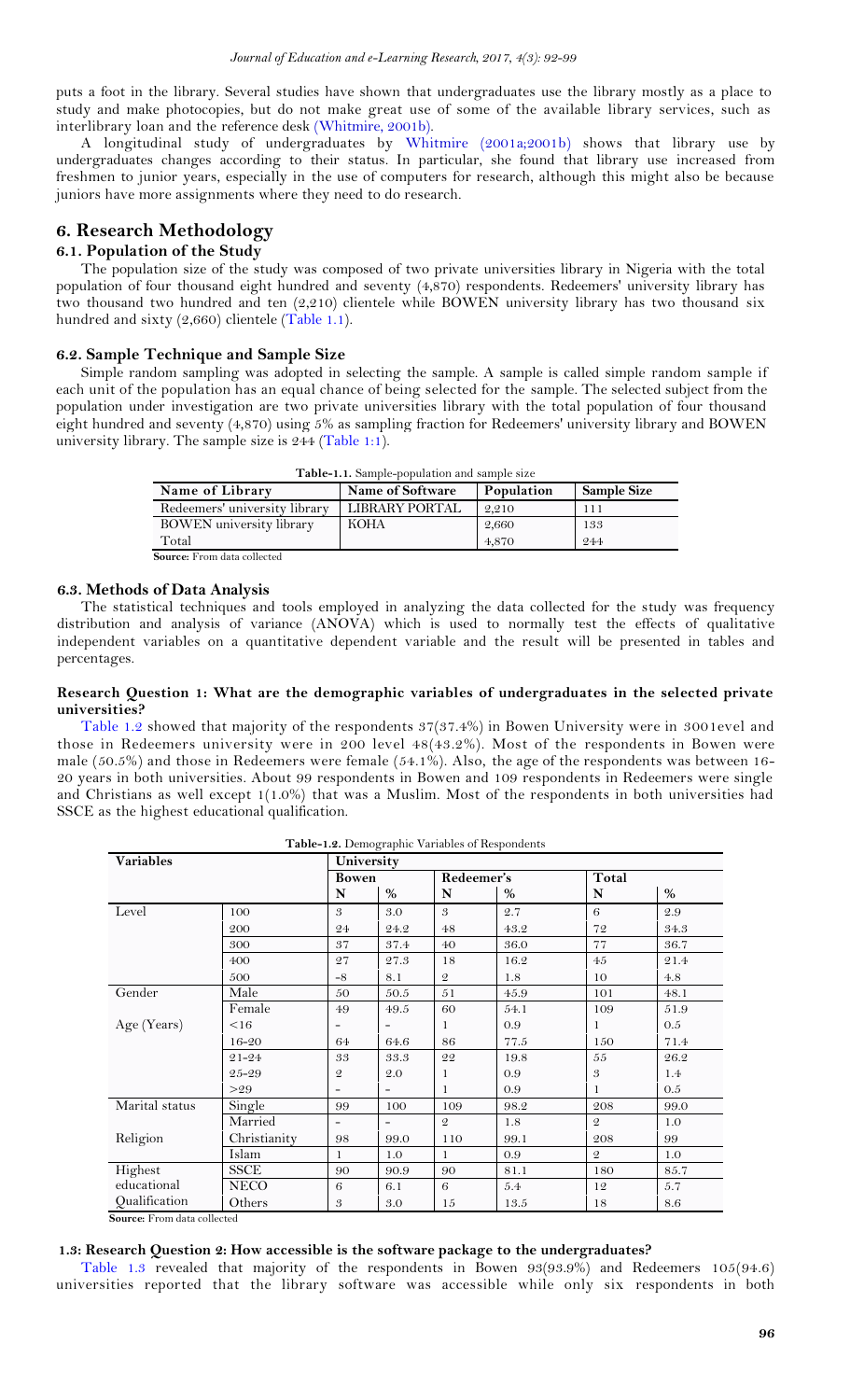universities stated that it was not accessible. Also, respondents in Bowen 91(91.9%) and respondents in Redeemers 98(88,3%) affirmed that the library software was user friendly while only eight in Bowen and thirteen in Redeemers reported that it was not user friendly. During my visit to the universities the library software was working.

From the interview conducted for the system analyst in both universities, the software was integrated and Bowen library had about twenty-one computers while Redeemers Library had about sixty computers to provide access to the library's collection. Also, access was free to all registered library users in both universities.

| <b>Software Accessibility</b> | Bowen         | <b>Table-1.3</b> Accessibility of Software I achage by undergraduates<br>Redeemers | Total     |
|-------------------------------|---------------|------------------------------------------------------------------------------------|-----------|
|                               | %             | %                                                                                  | %         |
|                               | N             | N                                                                                  | N         |
| Not accessible                | 6             | 5.4                                                                                | 5.7       |
|                               | 6.1           | 6                                                                                  | 12        |
| Accessible                    | 51            | 57.7                                                                               | 54.8      |
|                               | 51.5          | 64                                                                                 | 115       |
| Very accessible               | 42,4          | 41                                                                                 | 39.5      |
|                               | 42            | 36.9                                                                               | 83        |
| Total                         | .99           | 111                                                                                | 210       |
|                               | 100           | 100                                                                                | 100       |
| <b>User friendliness</b>      | <b>Bowen</b>  | <b>Redeemers</b>                                                                   | Total     |
|                               | $\frac{0}{0}$ | $\%$                                                                               | $\%$<br>N |
| Not user friendly             | 8             | 11.7                                                                               | 21        |
|                               | 8.1           | 13                                                                                 | 10.0      |
| User friendly                 | 67            | 70                                                                                 | 137       |
|                               | 67.7          | 63.1                                                                               | 65.2      |
| Very user friendly            | 24            | 25.2                                                                               | 52        |
|                               | 24,2          | 28                                                                                 | 24.8      |
| Total                         | 99            | 111                                                                                | 210       |
|                               | 100           | 100                                                                                | 100       |

<span id="page-5-0"></span>

| Table-1.3 Accessibility of Software Package by undergraduates |  |  |
|---------------------------------------------------------------|--|--|
|                                                               |  |  |

 **Source:** From data collected

# **Research Question 3: How frequently do the undergraduates make use of the software?**

[Table 1.4](#page-5-1) revealed that majority of the respondents in Bowen 40(40.4%) and in Redeemers 47(42.3%) reported that they used the library software occasionally while in Bowen 3(3.0%) and in Redeemers 10(9.0%) had never used the library software.

<span id="page-5-1"></span>

| Table-1.4. Frequency of use of software |       |       |           |      |     |      |  |  |  |
|-----------------------------------------|-------|-------|-----------|------|-----|------|--|--|--|
| <b>Frequency of Use</b>                 |       | Total |           |      |     |      |  |  |  |
|                                         | Bowen |       | Redeemers |      | N   | $\%$ |  |  |  |
|                                         | N     | %     |           | $\%$ |     |      |  |  |  |
| Never                                   | 3     | 3.0   | 10        | 9.0  | 13  | 6.2  |  |  |  |
| Occasionally                            | 40    | 40.4  | 47        | 42.3 | 87  | 41.4 |  |  |  |
| Monthly                                 | 22    | 22.2  | 18        | 16.2 | 40  | 19.0 |  |  |  |
| "Weekly                                 | 23    | 23.2  | 24        | 21.6 | 47  | 22.4 |  |  |  |
| Daily                                   | 11    | 11.1  | 12        | 10.8 | 23  | 11.0 |  |  |  |
| Total<br>99                             | 100   |       | 111       | 100  | 210 | 100  |  |  |  |

 **Source:** From data collected

#### **Research Question 4: What do the undergraduates use the software package for?**

[Table 1.5](#page-5-2) revealed that majority of the respondents in Bowen 36(36.4%) and Redeemers 49(44.1%) used the library software basically for assignment while 7(7.1%) respondents in Bowen used it for seminar and only 1(0.9%) respondent in Redeemers used it for other purpose.

| Purpose    | University   |      | Total    |      |     |      |  |  |
|------------|--------------|------|----------|------|-----|------|--|--|
|            | <b>Bowen</b> |      | Redeemer |      |     |      |  |  |
|            |              | $\%$ | N        | %    | N   | %    |  |  |
| Project    | 31           | 31.3 | 18       | 16.2 | 49  | 23.3 |  |  |
| Seminar    |              | 7.1  |          | 6.3  | 14  | 6.7  |  |  |
| Term paper | 25           | 25.3 | 36       | 32.4 | 61  | 29.0 |  |  |
| Assignment | 36           | 36.4 | 49       | 44.1 | 85  | 40.5 |  |  |
| Others     | -            |      |          | 0.9  |     | 0.5  |  |  |
| Total      | 99           | 100  | 111      | 100  | 210 | 100  |  |  |

<span id="page-5-2"></span>**Table-1.5.** Purpose of Use of software

 **Source:** From data collected

# **Research Question 5: How did undergraduates learn to use the software Packages?**

[Table 1.6](#page-5-3) revealed that majority of the respondents 72(72.7%) in Bowen and in Redeemers university 53(47,7%) learnt to use the library software through training from library staff and only 6(6.1%) in Bowen and 10(9.0%) in Redeemers learnt to use the library software through trial and error.

<span id="page-5-3"></span>

| Table-1.6. Learning Mode of Library software |               |    |               |    |                  |               |  |  |  |
|----------------------------------------------|---------------|----|---------------|----|------------------|---------------|--|--|--|
| Learning<br>to<br>use                        | library Bowen |    |               |    | <b>Redeemers</b> | Total         |  |  |  |
| software                                     |               |    | $\frac{0}{0}$ |    | $\%$             | $\%$          |  |  |  |
| Training by library staff                    |               | 79 | 72.7          | 53 | 47.7             | - 59.5<br>125 |  |  |  |
| Trail & error                                |               |    |               | 10 | 9.0              | 7.6<br>16     |  |  |  |
| <b>Source:</b> From data collected           |               |    |               |    |                  |               |  |  |  |

[Table 1.6](#page-5-3) revealed that majority of the respondents in Bowen 94(94.9%) and Redeemers 105(94.6%) universities agreed that library software saved their time and had helped in carrying out their research work and seminars while about 63(63.7%) in Bowen and Redeemers 94(84.7%) reported that library software enabled accessibility to the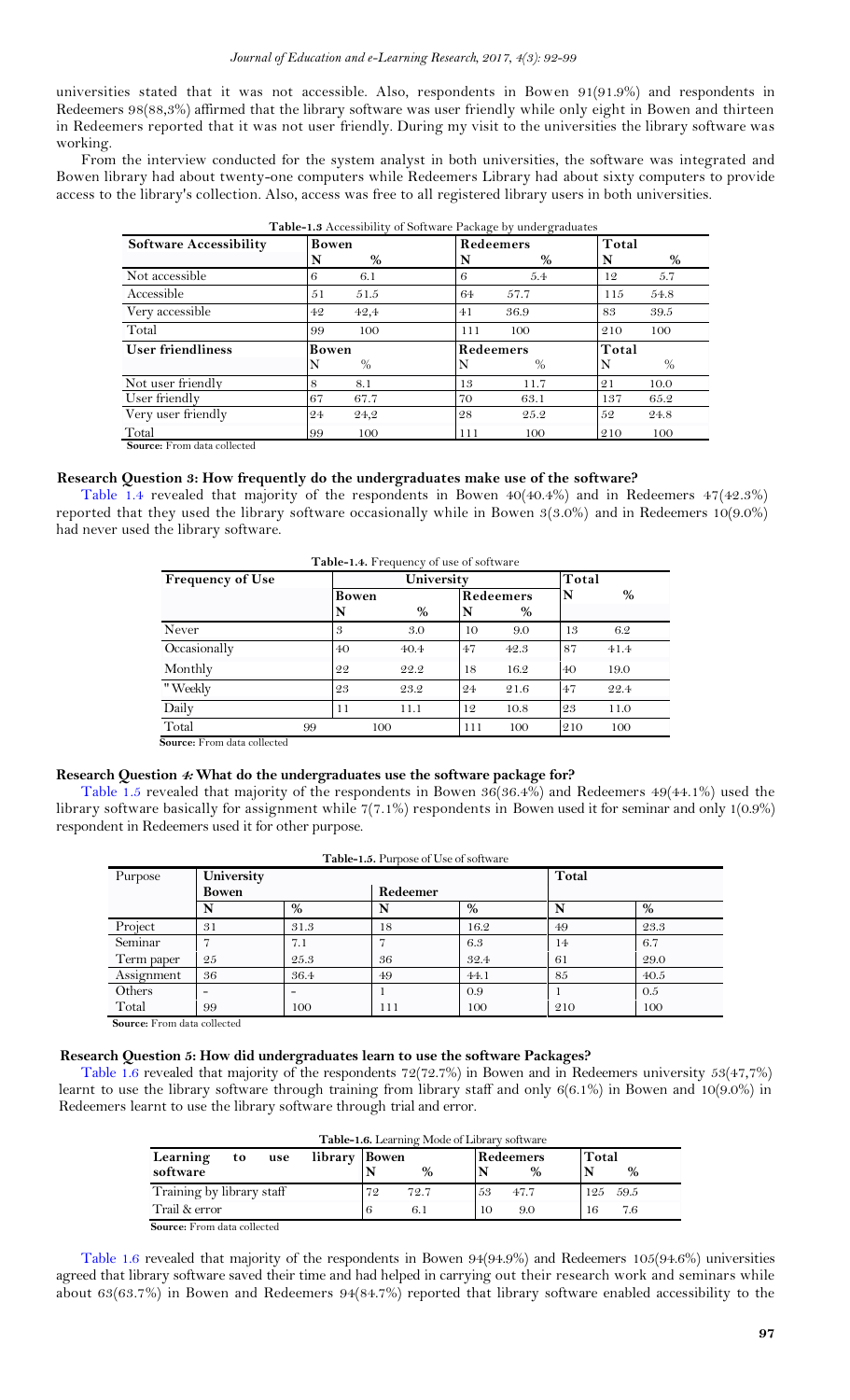libraries resources. Also, only 5(5,0%) in Bowen and 6(5.4%) in Redeemers disagreed that library software saved time and helped in accessing information.

The system analyst reported that the benefit derived from having library software was ease of access to the library resources.

| <b>Benefit</b>                                  | University |      |               |                 |       |       |                  |      |  |
|-------------------------------------------------|------------|------|---------------|-----------------|-------|-------|------------------|------|--|
|                                                 |            |      | <b>Bowen</b>  |                 |       |       | <b>Redeemers</b> |      |  |
|                                                 | Agree      |      |               | <b>Disagree</b> | Agree |       | <b>Disagree</b>  |      |  |
|                                                 | N          | $\%$ | N             | %               | N     | $\%$  | N                | %    |  |
| Saves time                                      | 94         | 94.9 | $\mathcal{L}$ | 5.0             | 102   | 91.9  | 9                | 8.1  |  |
| Gives up to date information                    | 87         | 87.9 | 12            | 12.2            | 104   | 93.7  | $\overline{7}$   | 6.3  |  |
| User friendly                                   | 90         | 90.9 | 9             | 9.1             | 101   | 91    | 10               | 9    |  |
| Has helped me in my research work, seminar      | 81         | 81.8 | 18            | 18.2            | 101   | $-91$ | 10               | 9    |  |
| Has helped me in accessing information          | 87         | 87.9 | 12            | 12.1            | 105   | 94.6  | 6                | 5.4  |  |
| Costs of retrieving is reduced                  | 81         | 81.8 | 18            | 18.2            | 101   | 91    | 10               | 9.0  |  |
| Access is provided to more complete sets of     | 80         | 80.8 | 19            | 19.2            | 96    | 86.5  | 15               | 13.5 |  |
| journals and other information resources        |            |      |               |                 |       |       |                  |      |  |
| Resources will never be out on loan but will be | 63         | 63,7 | 36            | 36.4            | 94    | 84.7  | 17               | 15.3 |  |
| available at anytime, anyplace and anywhere     |            |      |               |                 |       |       |                  |      |  |

| Table-1.7. Benefit of using library Software Package |  |  |  |  |  |  |
|------------------------------------------------------|--|--|--|--|--|--|
|------------------------------------------------------|--|--|--|--|--|--|

<span id="page-6-0"></span>**7. Discussion of Findings**

The study found out that there were more male users of the library software in Bowen University than in Redeemers and there were also more female users of the library software in Redeemers than in Redeemers as well. The study also found out that library users in both universities were between ages 16-20 years.

Findings from the study also revealed that the library software was accessible and user friendly although it was only used occasionally in both Bowen and Redeemers universities. This justifies the primary goal of any library as identified by [Nwalo \(2003\)](#page-7-36) who stated that the primary goal of any library is to acquire, organize, store, and make accessible to users within the quickest possible time all forms of information materials which they require. Also, the library software was used predominantly for project, assignment and term papers. Every user needs particular resources for his or her information needs. As [Ranganathan](#page-7-37)  [\(1931\)](#page-7-37) stated in one of the laws of library science, "every reader his book".

Findings from the study further revealed that undergraduates basically learnt to use the library software through training from library staff in both universities and not through trial and error. This negates [\(Klatt, 2001\)](#page-7-38) findings that students acquired their search skills through friends and courses taught in the university. Paramount among the benefits of having library software in both university libraries was that it saved time, gave up to date information, user friendliness, assistance in accessing and carrying out research and seminar works.

The major challenges that confronted the use of the library software were inadequate number of computers, lack of skill to access the software, power supply and frequent downtime of server amidst other challenges. This findings corroborates [Zaid \(2004\)](#page-7-39) and [Fatoki \(2002\)](#page-7-40) findings that identified current downturn in the Nigerian economy, shortage of manpower, problem with' the generation and distribution of power by Power Holding Company of Nigeria (PHCN).

The study was able to find out that there was a joint effect of the demographic variables on utilization of library software as well as relative contribution of gender on utilization of library software. Also, there was no significant relationship in the joint effect of demographic variables on accessibility of library software.

### <span id="page-6-1"></span>**8. Conclusion**

Academic libraries have a very important role to play in education and each educational institution should have a library that is adequately funded with the right infrastructure, collections, and information technology facilities such as functional library software. Library automation no doubt offered the libraries myriads of benefits that were not available before the 21st century. Although, library software is very essential in effectively managing a library's collection especially in university libraries as seen from the study its use should be encouraged by all forms of users in the library.

### <span id="page-6-2"></span>**9. Recommendations**

Based on the findings from the study the following are the recommendations;

- 1. Undergraduates at all levels should be encouraged to use the library software by creating more awareness.
- 2. Undergraduates should be encouraged to make use of the software regularly when searching for library materials instead of moving from one shelve to another.
- 3. Bowen and. Redeemers university libraries should regularly evaluate accessibility and use of library software by undergraduates by taking the statistics of undergraduates that makes use of the software package regularly.
- 4. Bowen University should acquire more computers for accessing the library software and also seek for alternative power supply source.
- 5. Redeemer's university library should increase their bandwidth for internet connection in order to combat the problem of frequent down time of server.